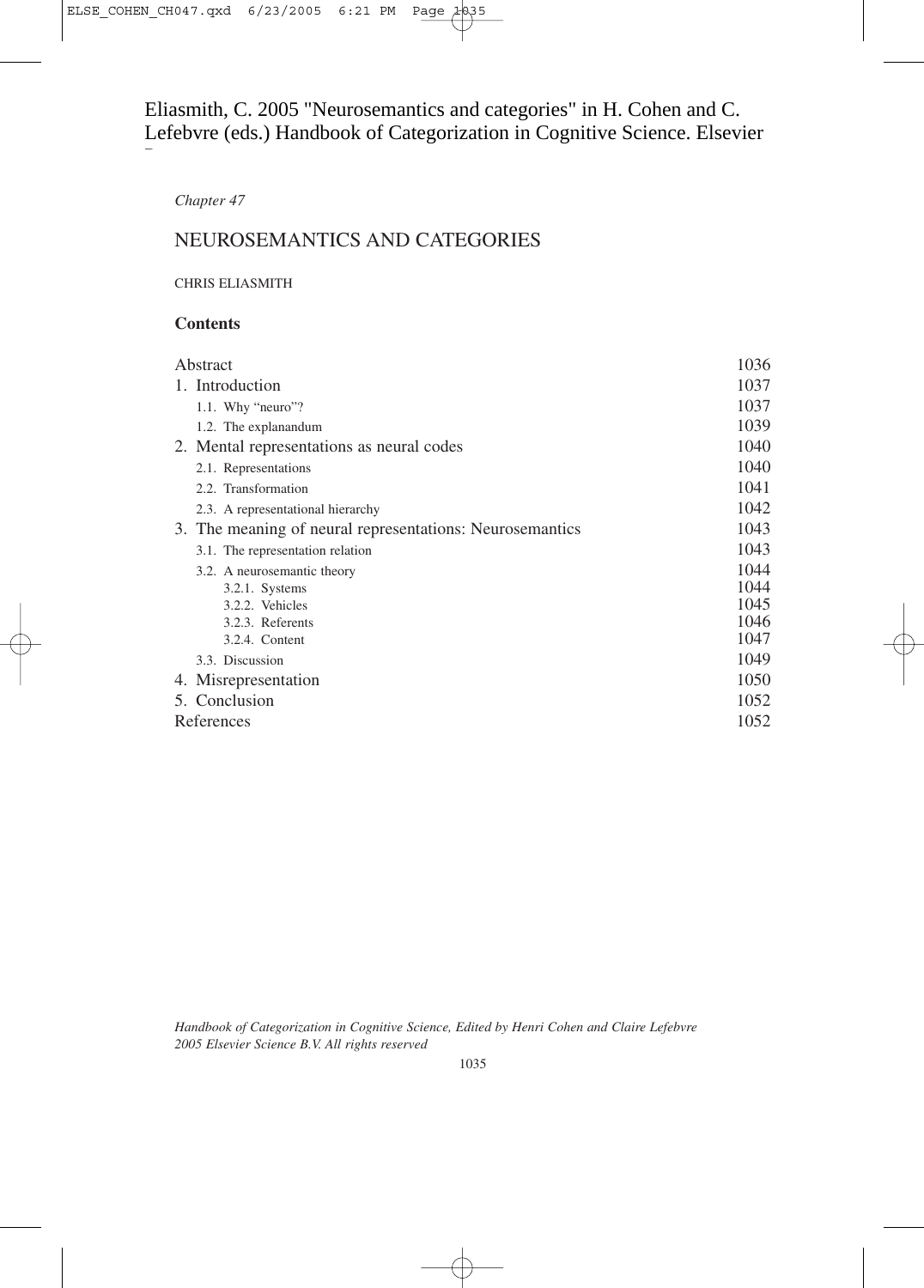## **Abstract**

A theory of category meaning that starts with the shared resources of all animals (i.e., neurons) can, if suitably constructed, provide solutions to traditional problems in semantics. I argue that traditional approaches that rely too heavily on linguistics or folk psychological categories are likely to lead us astray. In light of these methodological considerations, I turn to the more theoretical question of how to construct a semantic theory for categories informed by neuroscience. The second part of the chapter is concerned with describing such a theory and discussing some of its consequences. I present a theory of neural representations that describes them as a kind of code, and show that such an understanding scales naturally to include complex representations such as concepts. I use this understanding of representational states to underwrite a theory of semantics. However, the theory must be supplemented by what I call the statistical dependence hypothesis. Content is then determined by a combination of the states picked out by this hypothesis and the neural decoders that define subsequent transformations of the neural representations. I briefly describe a solution to the traditional problem of misrepresentation that is consistent with this theory.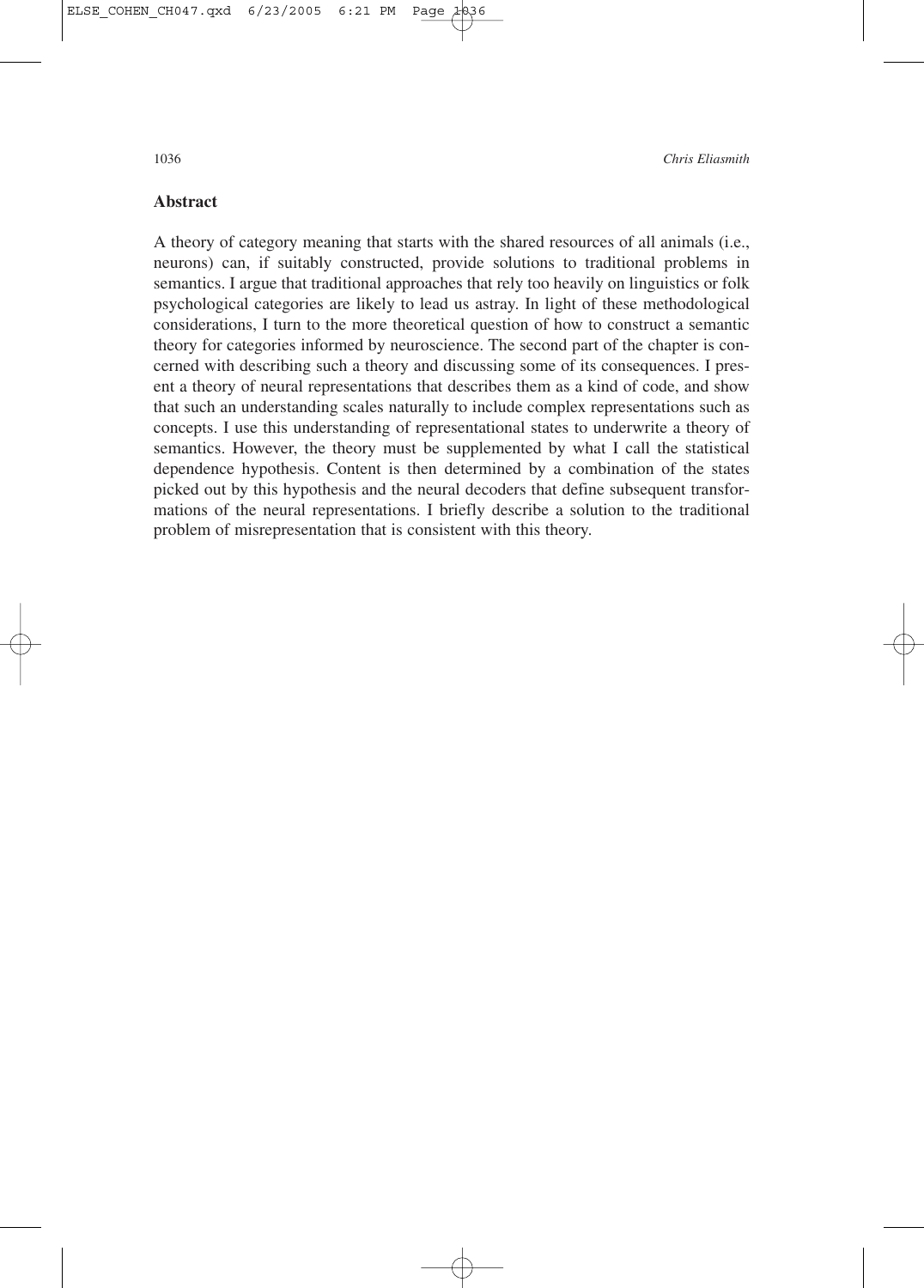As described in many contributions to this volume, categories are concepts, and concepts are representations. Some claim that these representations are learned by individuals, others that they are socially constructed, and still others that they are innate. There are theories of perceptual categorization, categorization in data mining, and the metaphysics of categorization. There are contributions relating to categorization in computer science, philosophy, psychology, and neuroscience. In most such discussions, there are fundamental assumptions that usually remain implicit regarding categories. These have to do with the *meaning*, or *semantics*, of categories.

Of course, the semantics of categories has been discussed at length here and elsewhere [Loar (1981), Lycan (1984), Millikan (1984), Dretske (1988), Fodor (1998)]. However, what is unique about the discussion in this chapter is the perspective that I adopt: I address semantics from the perspective of computational neuroscience. Most attempts at addressing semantics have been linguistic or psychological and rely on more traditional accounts of computation. I argue that adopting a neuroscientific view has a number of advantages. And, to demonstrate this concretely, I outline a theory of category meaning based on recent work in computational neuroscience. To show that this theory has some advantages over past theories, I apply it to the traditional problem of misrepresentation. That is, the problem of determining how we can miscategorize entities in the world. Somewhat surprisingly, the problem of misrepresentation is simply ignored by many empirical approaches to categorization. But it is, in fact, the very central problem of determining what the appropriate labels for categories actually are.

*1.1. Why "neuro"?*

Many philosophers who have proposed semantic theories have focused on the propositional content of beliefs and language [see, e.g., Loar (1981), Evans (1982), Harman (1982), Lycan (1984), Block (1986), Fodor (1998)]. This project has been less than obviously successful. As Lycan (1984), a proponent of the approach, has put the point:

Linguistics is so hard. Even after thirty years of exhausting work by scores of brilliant theorists, virtually no actual syntactic or semantic result has been established by the professional community as known. (p. 259)

But Lycan, like most researchers in the field, is determined to continue with the project using the same methods, and shunning others: "And there must be some description of this processing that yields the right predictions without descending all the way to the neuron-by-neuron level" [Lycan (1984) p. 259]. After significantly more than 30 years of difficulty, it seems rather likely that those neuron-by-neuron details actually *do* matter to a good characterization of the syntax and semantics of mental representations (and, through them, language).

There are reasons other than a simple lack of success for language-based approaches to think that neuroscience may be a better starting point for such theories. For one thing,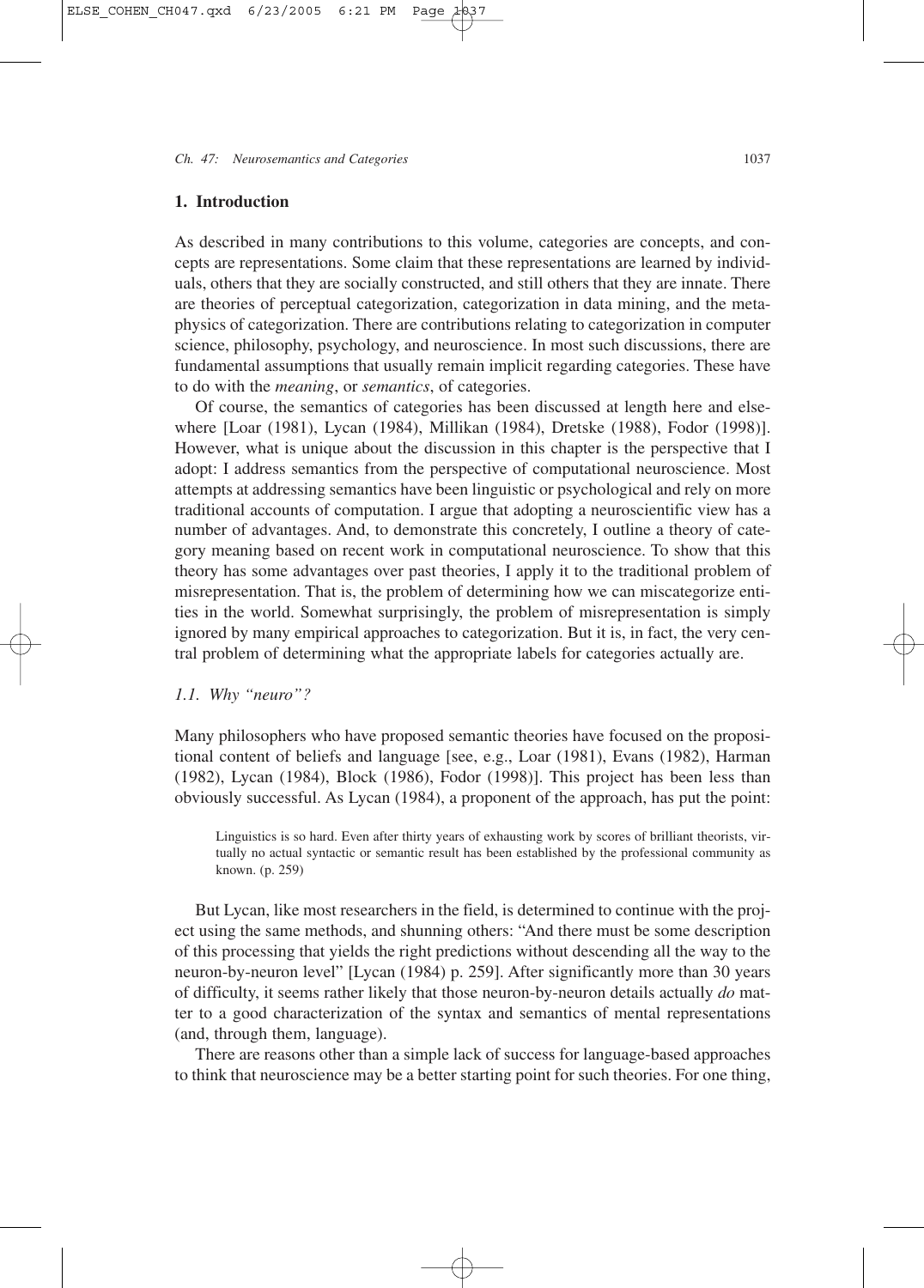participants in the debate generally agree that mental content should be naturalized. That is, meaning deserves a scientific explanation that refers to objects found in nature. Linguistic objects, like words, are presumably one kind of object found in nature. But, it is a mistake to give an explanation of meaning *in terms of* words and complex natural language, since this is to explain one poorly understood natural concept (mental meaning) in terms of another (linguistic meaning). In fact, such an explanation would be perfectly circular if we were giving an explanation of meaning that relied on the content-carrying capacity of words. For this reason, most language-based explanations try to introduce other notions as primitive, notions like "information," "cause," or "function." But even with these less circular primitives, assumptions regarding the structure of mental meanings (e.g., that they are language-like in various ways) are often deeply influenced by the example of natural language.

This is a serious problem because language is only a tiny domain of the application of the notion of mental meaning. Language, as most linguists understand it, is a human specialization. Thus it is unique to one species among billions. This is a good reason to think that starting with language, or even focusing on language, when constructing a theory of content is a dubious tactic. This is true unless we have prima facie evidence that most nonhuman animals do not have internal representations. We have no such evidence, and, in fact, there is significant evidence to the contrary [Redish (1999), Eliasmith (2003)]. At a minimum, the use of symbols for communication is rampant in the animal kingdom. Bee dances, monkey calls, whale songs, bird songs, etc. are all instances of animals communicating properties of the environment via symbols that refer to the things having those properties. So it is much *more* common for there to be meaning without language than meaning with language. Meaning, it seems, is prior to language.

Further support for this contention comes from the clear evidence that language is not necessary for mental meaning. People who have had the misfortune of growing up without natural language, but later learn language, are able to recall events that precede their linguistic competence [Garmon and Apsell (1997)]. So we need a theory that can account for meaning regardless of the presence of natural language.

In addition, if we take linguistic capacities to be the result of a somewhat continuous evolutionary process from less complex to more complex organisms, then the fact that language is a human specialization suggests that it is a far *more* complex phenomenon than "merely" having neural states with meaning. Even those, like Chomsky (1986), who think that language is a specifically human ability that does not have evolutionary precursors, argue that language is particularly complex. Being able to deal with the complexities of language suggests a uniquely powerful set of computational abilities in humans. To begin our explorations of meaning by examining a phenomenon found *solely* in the most complex exemplar systems with meaning is, practically speaking, a bad tactic [Bechtel and Richardson (1993)]. This might serve to explain the lack of progress noted by Lycan.

Given these considerations, it should be clear just how bad an idea it is to hang our theories of mental meaning on what we know about the structure of natural language. To claim

ELSE\_COHEN\_CH047.qxd 6/23/2005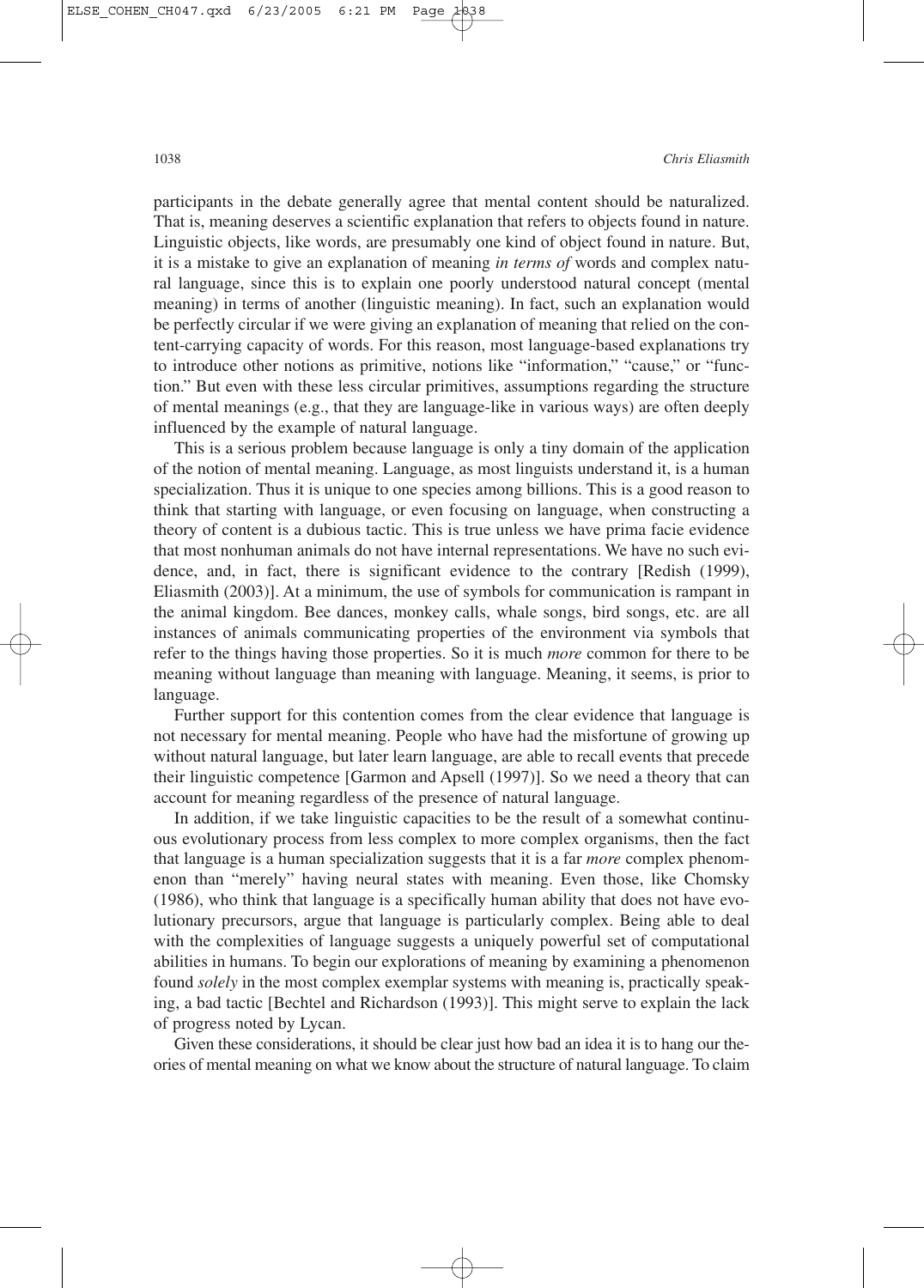that animals have a "language of thought" simply because our theory of meaning depends on our understanding of human language is quite clearly a claim of the tail-wagging-thedog variety [see, e.g., Fodor (1975)]. In contrast, a theory of meaning that starts with the shared resources of all animals (i.e., neurons) can, if suitably constructed, draw the anticipated boundaries in virtue of principled differences in the use or organization of these resources. So starting at the "neuron-by-neuron" level may not be such a bad idea after all.

#### *1.2. The explanandum*

In the last 20 years or so, there has been a plethora of philosophical theories trying to provide naturalistic explanations of mental meaning. They have included covariance theories [Dretske (1981, 1988), Fodor (1981, 1998)], functional role theories [Harman (1982, 1987), Block (1986)], adaptational role theories [Millikan (1984), Dretske (1988, 1995)], and isomorphism theories [Cummins (1996), O'Brien and Opie (2004)]. **AQ1** It is not always clear that these theorists have the same target in mind when providing their explanations. So, to begin, I outline what I take to be expected of a good, naturalistic theory of meaning.

For the most part, contemporary naturalistic theories of mental meaning are part of a tradition concerned primarily with linguistic meaning. In this tradition, the meaning of a sentence is the abstract proposition that the sentence expresses. For mental states, it is the thought that has this same meaning (or content). Simple sentences, like *The star is bright*, have traditionally been analyzed as an ordered pair of elements <object, predicate> whose meanings are thought to be either senses (sometimes called the "Fregean" view) or references (sometimes called the "Russellian" view).

In mental, or psycho-, semantics, however, it is not clear what the object/predicate distinction should amount to (unless one presupposes a Language of Thought, which I do not). This is because psychosemanticists have been much more concerned with the meaning of simple mental representations, i.e., categories or concepts, which, while they carry content, are often taken to be the *constituents* of sentences. Concept labels, like *dog*, do not explicitly declare objects and predicates. However, concepts are often taken to be category labels, whose members might share some common or "core" properties. And this category/property distinction is often employed like an object/predicate one (e.g., to say "My concept [DOG] includes mostly furry objects" is to say that "Dogs are furry").

For present purposes, this parallel means that doing neurosemantics is really doing semantics in the linguistic/psychological tradition [which some, like Fodor (1987), may strongly doubt]. This is because I take the meaning of a neural representation to be what that representation tells you about what it represents. An equivalent way of saying this is that the meaning of a neural representation is the set of properties ascribed to something by that representation<sup>1</sup>. So, I too adopt an analogous object/predicate or category/property

<sup>&</sup>lt;sup>1</sup> Although I take it that, in general, the "something" can be objects, events, relations, and so on, here I will concentrate only on objects. As well, I will concentrate on predicate-object pairs only (e.g., not compound sentences).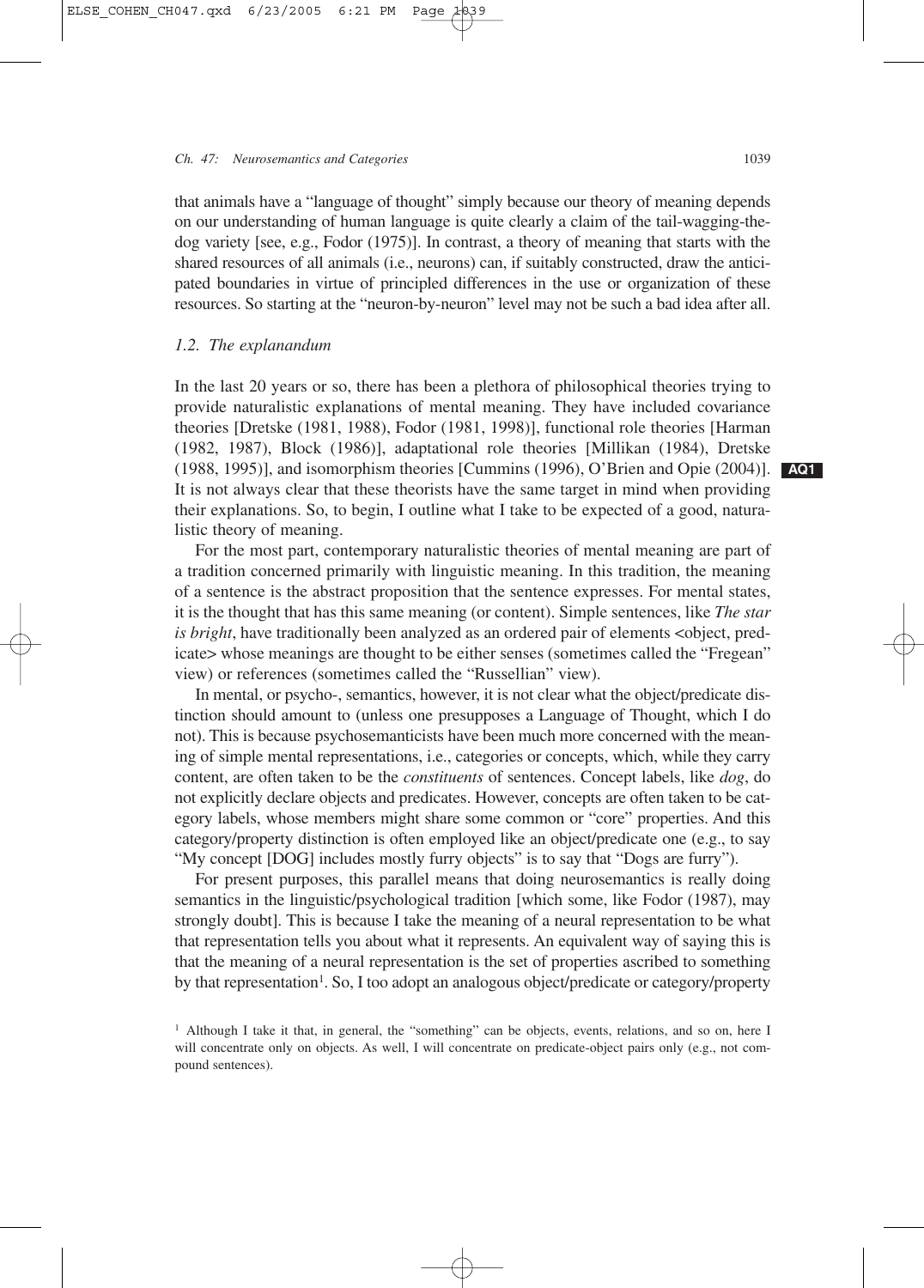distinction. However, this distinction can be "subpsychological" (e.g., the firing of a retinal neuron ascribes the property of a certain luminance at a retinal location). As a result, I take my explanandum to be shared with these past theories. And I take that explanandum to be: How is the set of properties ascribed to an object by its representation determined?

Before addressing this question directly, in Section 3, the next section takes a brief detour into recent work in computational neuroscience that sheds light on the kinds of neural states that are relevant for mental representation [Eliasmith (2003)].

## **2. Mental representations as neural codes**

#### *2.1. Representations*

As discussed in detail in Eliasmith and Anderson (2003), it is possible to adapt a standard information theoretical account of codes to understanding representations in neural systems. Codes, in information theory, are defined in terms of a complementary encoding and decoding procedure between two alphabets. Figure 1 depicts a toy case of a code, where *B* would be said to be a code for, or representation of, *A*. In this case, both alphabets are binary digits.

In order to characterize representation in a neural system in a similar way, we need to identify each of these procedures and their relevant alphabets. The encoding procedure is straightforward: it is the transduction of stimuli by the system resulting in a series of neural action potentials. Encoding is what neuroscientists typically talk about. For example, when we present an image of a dog to a subject, some neurons or other "fire"<sup>2</sup>. Unfortunately, neuroscientists often stop here in their characterization of representation (i.e., they want to claim that those neurons represent a dog), but this is insufficient (stopping here is equivalent to adopting a naive causal theory). We also need to



Fig. 1. A simple example of an encoding/decoding relation.

<sup>2</sup> The precise nature of this encoding has been well quantified [Bower and Beeman (1998)].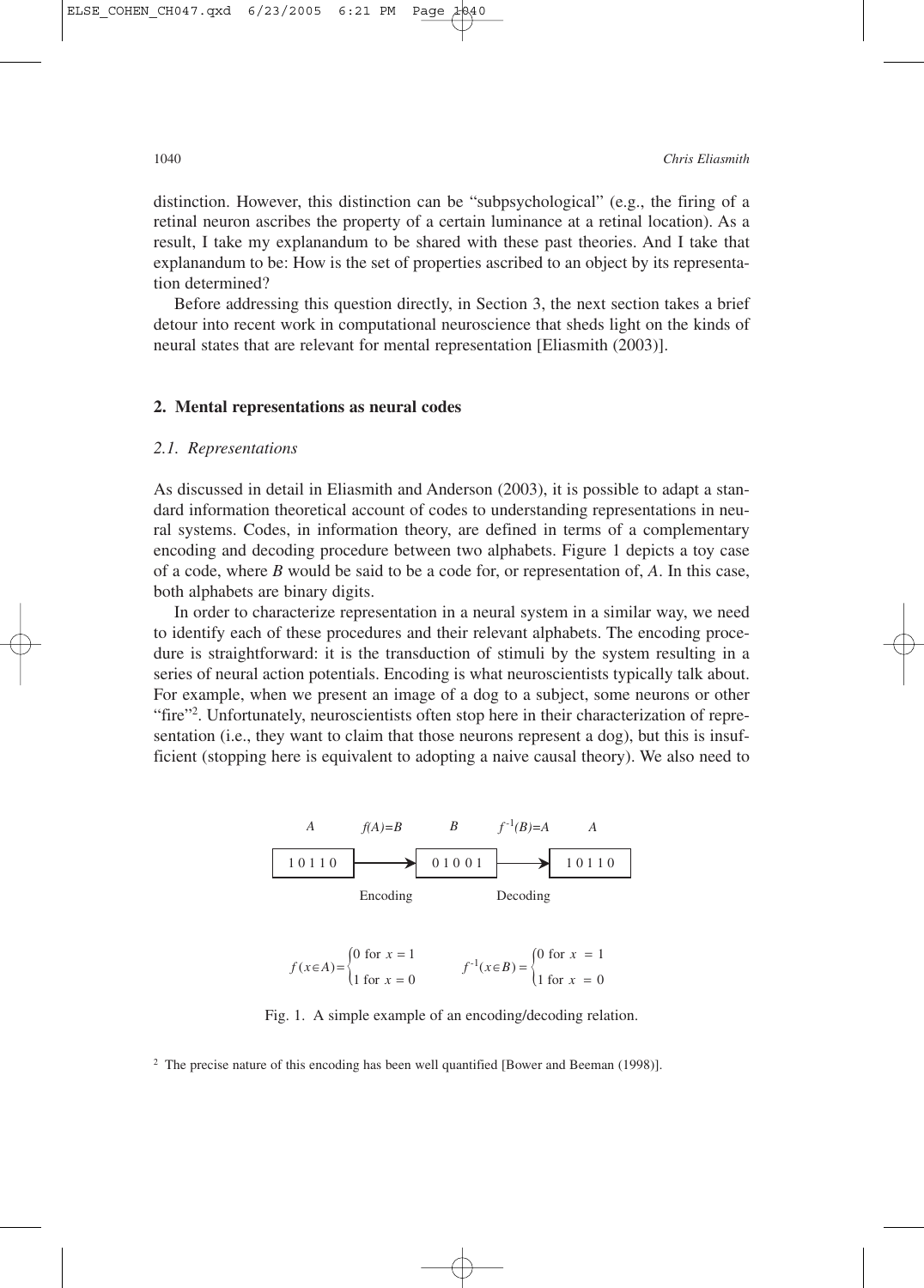identify a decoding procedure; otherwise, there is no way to determine the relevance of the encoding for the subject. If no information about the stimulus can be extracted from the spiking neurons, then it makes no sense to say that it represents the stimulus. After all, representations should be able to "stand in" for that which they represent. As discussed in Eliasmith and Anderson (2003), there are methods for determining good, linear decoders that decode time-varying, distributed population representations.

Having specified the encoding and decoding procedures, we still need to specify the relevant alphabets. Neuroscientists generally agree that the basic element of the encoding alphabet is the neural spike. However, there are many possibilities for how such spikes carry information. Of these possibilities, arguably the best evidence exists for a combination of timing codes and population codes [see Abbott (1994) for an overview; Salinas and Abbott (1994), Rieke et al. (1997)]. Thus, I take the encoded alphabet to be the set of temporally patterned neural spikes over populations of neurons.

Unfortunately, it is more difficult to be specific about the nature of the decoded alphabet. Nevertheless, a justifiable assumption is that what is encoded (at least initially) are physical properties in some specifiable units (e.g., m/s, kg, etc.). More complex properties (e.g., red, hot, conspecific, etc.) are inferred on the basis of representations of properties with identifiable units. As a result, the units of such properties will also be complex, and are currently undetermined (though empirically determinable).

### *2.2. Transformation*

A representational characterization is of little use if it does not play a role in understanding the function of a neural system. Conveniently, the preceding characterization of neural representation can be easily extended to account for neural transformations. This is because, like representations, transformations can be characterized using the notion of decoding. Specifically, related methods exist to find a "transformational decoder" which extracts information *other than* what the population is taken to represent [Eliasmith and Anderson (2003)].

Given this understanding of neural computation (i.e., as encoding and (transformational) decoding), a problem arises because the information encoded in a population may now be decoded in a variety of ways. Since representation is also defined in terms of encoding and decoding, it seems that we need a way to determine which of the set of possible decodings is the relevant one for defining the "true" representation of the original population.

To resolve this problem, I have elsewhere specified that what a population represents is determined by the decoding that results in the variable that all other decodings are functions of [Eliasmith (2003)]. This does not completely resolve the difficulty since any given variable can be written as a function of another variable that is a function of it. This remaining difficulty can be resolved by noticing that the relevant variable is that variable whose units are part of a coherent and useful theory [Eliasmith (2003)]. This merely amounts to the observation that our neuroscientific theories ought to be consistent and continuous with our other physical theories. For instance, supposing that *x* is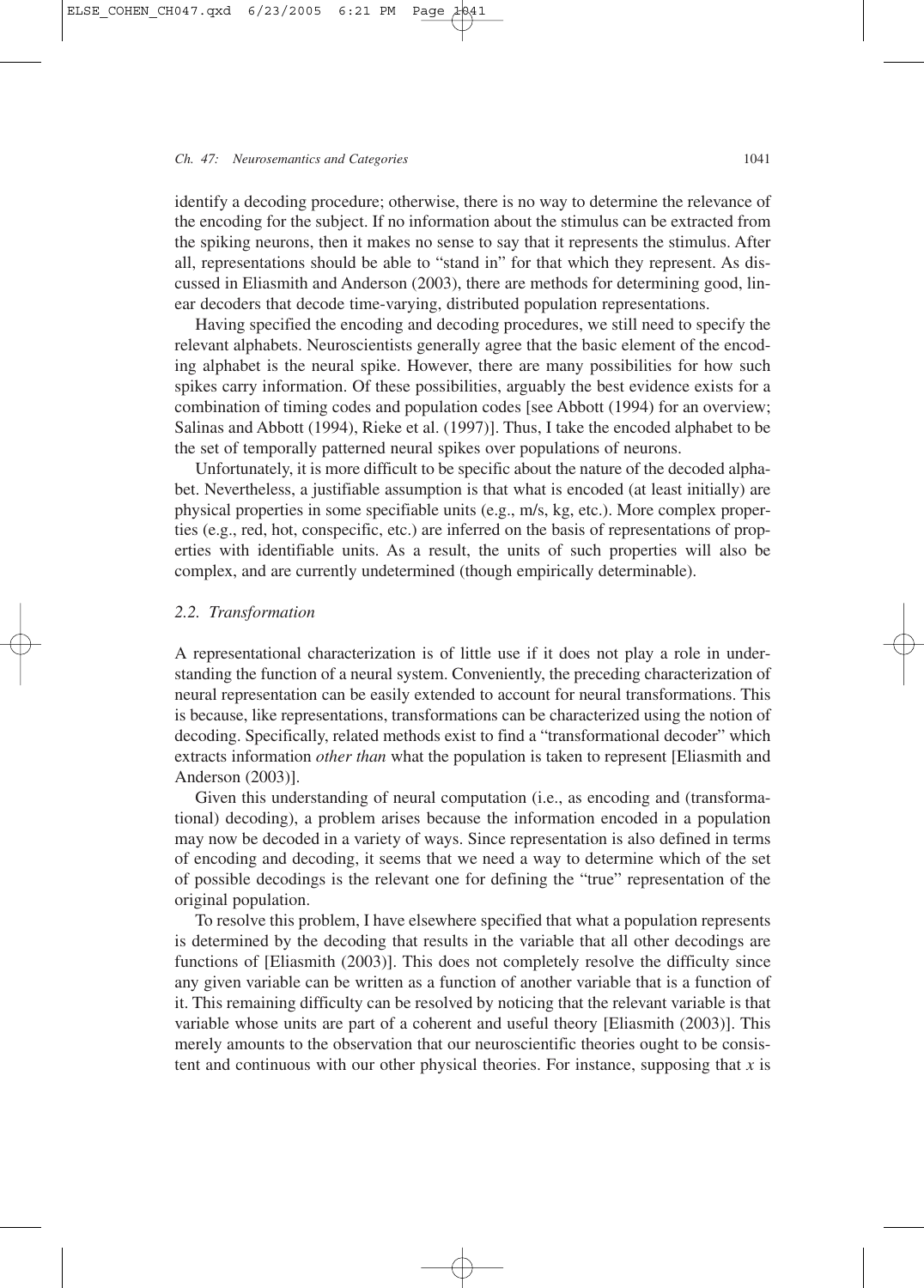an object's position in the world, and that x and  $x^2$  are decoded from some encoding in a neural population, we would claim that the population represents position because all uses of the representation can be related to position and "position" is a standard category in the sciences (whereas "position squared" is not). In other words, we should (at least initially) take cognitive systems to represent the properties that we describe the world in terms of since cognitive systems represent the world. This is not a demand for realism regarding all properties in our current descriptions of the world, but a demand for consistency between those descriptions and descriptions of cognitive systems.

## *2.3. A representational hierarchy*

ELSE\_COHEN\_CH047. $\alpha$ xd 6/23/2005

For illustrative purposes, let us consider a neural population's representation of the horizontal position of an object; such a representation is found in the lateral intraparietal cortex [Andersen, Essick and Siegel (1985)]. This representation can be understood as the encoding of a scalar variable into a series of neural spikes<sup>3</sup>. The units of that variable are "degrees from midline." Using the quantitative tools mentioned earlier, it is possible to determine the representational decoder. Once we have the decoder, we can then estimate what the actual position of the object is, given the neural spiking in this population. Comparing this result to an independent characterization of the object's position, we can then determine precisely how well the original property (or specific aspects of it) is represented by the neurons in the population.

This simple example not only describes how to characterize representation, it also shows how we can move from talking about single neuron responses to talking about "higher-level" variables, such as "horizontal object position." That is, we can move from discussing the "basic" representations (i.e., neural spikes) to "higher-level" representations (i.e., mathematical objects with units). As I have discussed elsewhere, even such a simple example as this demonstrates how to build up a "representational hierarchy" that permits us to move away from a "neuron-by-neuron" description, while remaining responsible to it [Eliasmith (2003)]. To continue up the hierarchy, we could talk about a larger population of neurons that encodes object position in three-dimensional space. We could then spell out the details of lower levels of the hierarchy by dissecting this higher-level description into horizontal, vertical, and depth positions, and then dissect these descriptions further into neural responses. Which description we employ will depend on the kind of explanation we need and the specific properties of the neural system we are describing (e.g., the nature of the neurons' tuning curves).

Notably, this hierarchy can be rigorously defined to include scalars, vectors, functions, and any combinations of these [Eliasmith and Anderson (2003), p. 63]. Because all of the levels of this hierarchy can be written in a standard form, it is natural to suggest that it provides a unified way of understanding representation in neurobiological systems. The wide range of mathematical objects that can be related to neural processing in this way supports the stronger claim that this hierarchy is general enough to

 $3$  Although this understanding is oversimplified and unrealistic, it is a useful approximation for this purpose.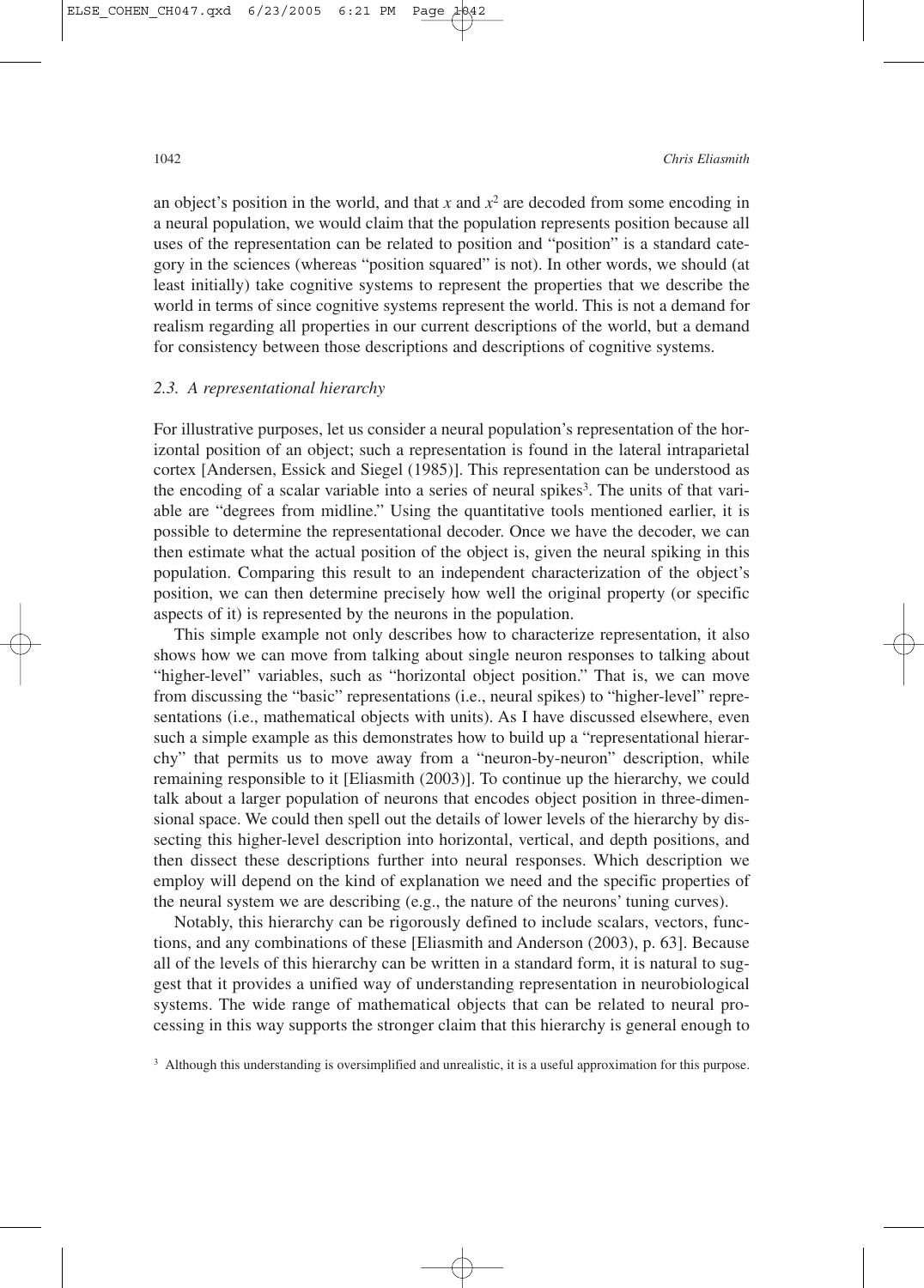capture all neural representation. That is, since all mental representations can be described as some combination of scalars, vectors, and functions, and those mathematical objects can be neurally represented using these methods, these methods can be used to describe all mental representations<sup>4</sup>.

That being said, it is important to keep in mind the fact that there can be more than one possible implementation at each level of the hierarchy (e.g., more than one way a neural system can represent a three-dimensional vector). So this hierarchy in no way relieves us from being responsible to the empirical facts regarding a particular neurobiological system. Nevertheless, this representational hierarchy can unify our understanding of representation in neurobiological systems from neural firings to psychological-level representations.

Thus, *regardless* of what kind of mathematical objects with units higher-level representations turn out to be, the previous method for understanding neural representation applies. While adopting the representational hierarchy has definite consequences for the form of a preferred representational account, it is silent as to which particular one is correct (i.e., it does not determine which mathematical objects are appropriate for which aspects of neural function). This is a desirable result, since we simply do not know what the right higher-level representations are at this point in the history of neuroscience. While there is general agreement on the mechanism underlying individual neuron activity, there is little agreement on how populations of neurons manage to represent the world. Presumably, the right account will be the most coherent and predictively successful one – an adjudication that it is simply too early to make.

### **3. The meaning of neural representations: Neurosemantics**

#### *3.1. The representation relation*

To this point, I have only addressed how to characterize the kinds of states that can carry content. In particular, I have done so using the tools of computational neuroscience. I have not, however, addressed how to determine the content carried by those states.

Standard accounts of the representation relation, including both causal and conceptual role theories, identify a three-place relation in describing representation: for causal theories, there is the representation, the thing it represents, and the context under which it is a representation (and not just an effect)<sup>5</sup>. For conceptual role theories, there is the representation, the thing it represents, and the role it plays (i.e., its context as defined by the system of concepts).

<sup>4</sup> This may seem implausible if we are concerned that canonical cognitive representations such as images and sentences are not mathematical objects of these kinds. However, note that any digitizable representation can be considered as a vector, and functions naturally account for analog representations.

<sup>&</sup>lt;sup>5</sup> For Fodor, such a context is defined by the nomic relations that obtain, in particular, those that have asymmetric dependencies and those that do not. For Dretske, the context is determined through an evolutionary and learning history.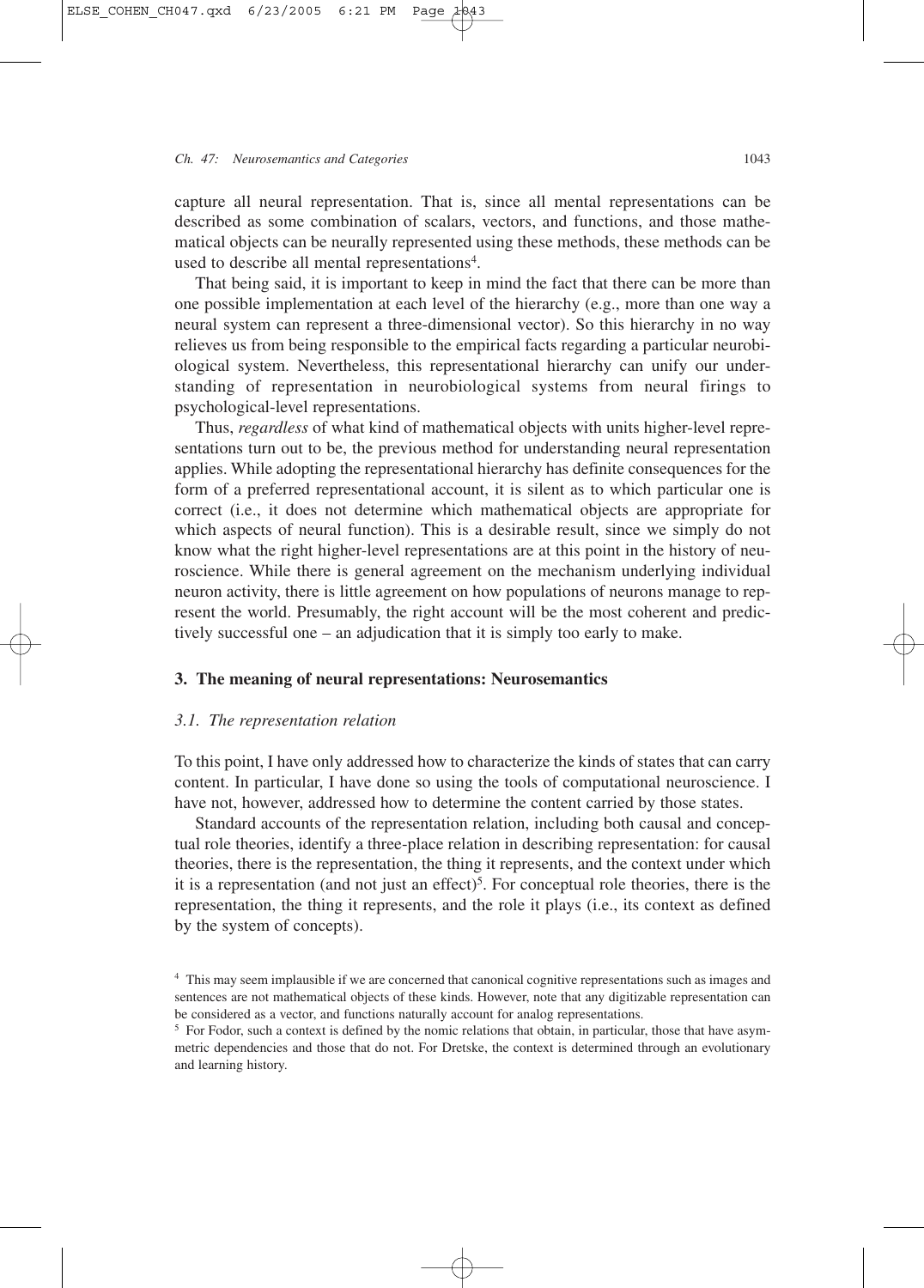One of the reasons that this three-place relation is so ubiquitous stems, I suspect, from the nearly universal commitment among philosophers and neuroscientists to understanding neurobiological systems as information processing systems [see, e.g., Dretske (1981), Bialek and Rieke (1992), Van Essen and Anderson (1995), Rieke et al. (1997), Fodor (1998), Koch (1998), Eliasmith and Anderson (2003)]. Formally, the information relation is a three-place relation: A {channel} carries {information} with respect to a {receiver} [Reza (1994) p. 2]. These three places are necessary and sufficient for an adequate and general definition of Shannon and Weaver-style information [Shannon (1948/1949)]. Also notice that they loosely align with the three places of the representation relation as described above (i.e., channels or vehicles carry information or content with respect to receivers or systems). It is not surprising that both the representation relation and the information relation are three-place relations since the nature of the latter often informs intuitions about the nature of the former, given such a commitment.

However, the metaphor relating mental representation and information does not hold up under scrutiny. In particular, as Dretske (1983) has been at pains to point out, there is no such thing as "misinformation" in the same sense as there is "misrepresentation." That is, information (in the technical sense) is never wrong about anything. Representations, by contrast, can be. This disanalogy is important because it highlights the need to identify a fourth element in the representation relation: the *referent*, that is, the object or event that the content of the representation is supposed to be about. The importance of this element, of course, is something like what Frege wanted to highlight with his distinction between reference and sense (although it is not the same).

I take it, in fact, that failure to distinguish contents and referents is what leads to many of the difficulties for both causal and conceptual role theories. Both equate contents and referents, though by slightly different routes. Specifically, causal theories take referents to be contents, with the result that surreptitiously changing referents leads to sometimes counterintuitive shifts in meaning and difficulties explaining misrepresentation. Conceptual role theories, in contrast, are in a position where it seems they must take contents to be referents, not allowing them to explain the relevance of truth conditions to meaning.

Consequently, I adopt the following *four*-place schema for the representation relation (the "representation schema"):

A {vehicle} represents a {content} regarding a {referent} with respect to a {system}.

## *3.2. A neurosemantic theory*

Given this representation schema, what a semantic theory must do is explain what the four constituting theoretical objects are. The following description is based on work presented in Eliasmith (2000).

### *3.2.1. Systems*

Although I call the fourth relatum the "system", as I take this formulation of the representation relation to be general, philosophers of mind tend to narrow the scope of this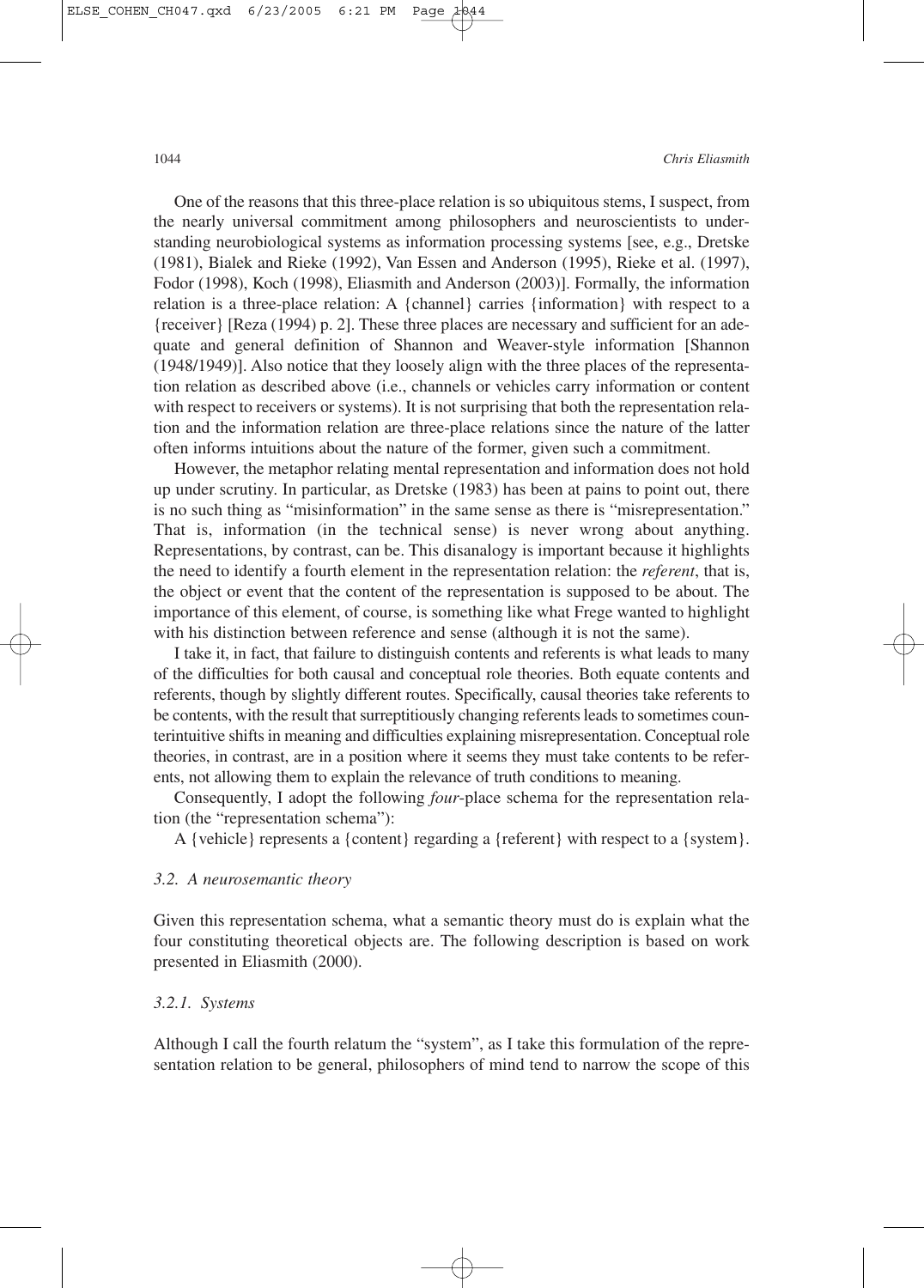schema to include only natural biological systems (often just human beings). In other words, they are not interested in representation writ large, but only in neurobiological representation. I adopt this narrower perspective as well. So, the fourth element of the schema will be, for my purposes, "the (complete) nervous system." This is in contrast to understanding "system" as either a more general physical system or an abstract representational system [see, e.g., Goodman (1968)].

## *3.2.2. Vehicles*

Vehicles are the internal physical objects, or "representations," that carry representational contents. As evident from Section 2.3, I take there to be two kinds of vehicles: basic and higher level. Basic vehicles are neurons, understood as functional units. Higher-level vehicles are simply sets of neurons.

To get a better understanding of what this distinction entails, consider a debate in neuroscience regarding whether neurons in visual area V1 are "edge detectors" or "orientation filters" [Van Essen and Gallant (1994)]. This example raises a concern about the distinction I have drawn between basic and higher-level vehicles. Notice that the terms "edge detectors" and "orientation filters": (1) are descriptions of single neurons; and (2) pick out vehicles based on their contents.

This first point raises the concern that taking basic vehicles as uncontentiously identifiable with single neurons is simply mistaken. Since there are debates over such terminology, it seems clear that the identities of basic vehicles really are not uncontentious after all. However, I take it that neurons are basic vehicles only as *functional units*, not as carriers of content. That is, it has been well established that single neurons have certain physical properties that result in predictable system-independent functioning. The plethora of highly detailed single-cell models attests to this fact [e.g., Bower and Beeman (1998)]. However, it is not well established what the behavior of such single neurons means. This leads us to the second point.

The reason that the identity of vehicles is not easy to settle is that vehicles are often named after the contents they supposedly carry. "Edge detectors" are so called because they are thought to be activated by edges and used to detect edges. "Orientation filters" are so called because they are thought to be activated by spatial orientations and used to analyze orientation gradients in visual images. In some ways, this seems unnecessarily confusing, but it demonstrates how important content determination is to theories in neuroscience as well as philosophy. In any case, once we keep in mind that the naming practices of vehicles have a tendency to rely on content claims, claims about the nature of vehicles (*simpliciter*) become less contentious. So, saying that basic vehicles are neurons as functional units and higher-level vehicles are sets of neurons should not be taken as saying too much.

However, it also means that claims about specific higher-level vehicles (i.e., the precise set of neurons that answers to a specific content claim) rely largely on our content claims. Saying, of a neuron, that it is an "edge detector" is saying that it instantiates a higher-level vehicle *(i.e., it is a set of one neuron)* that can carry content about edges.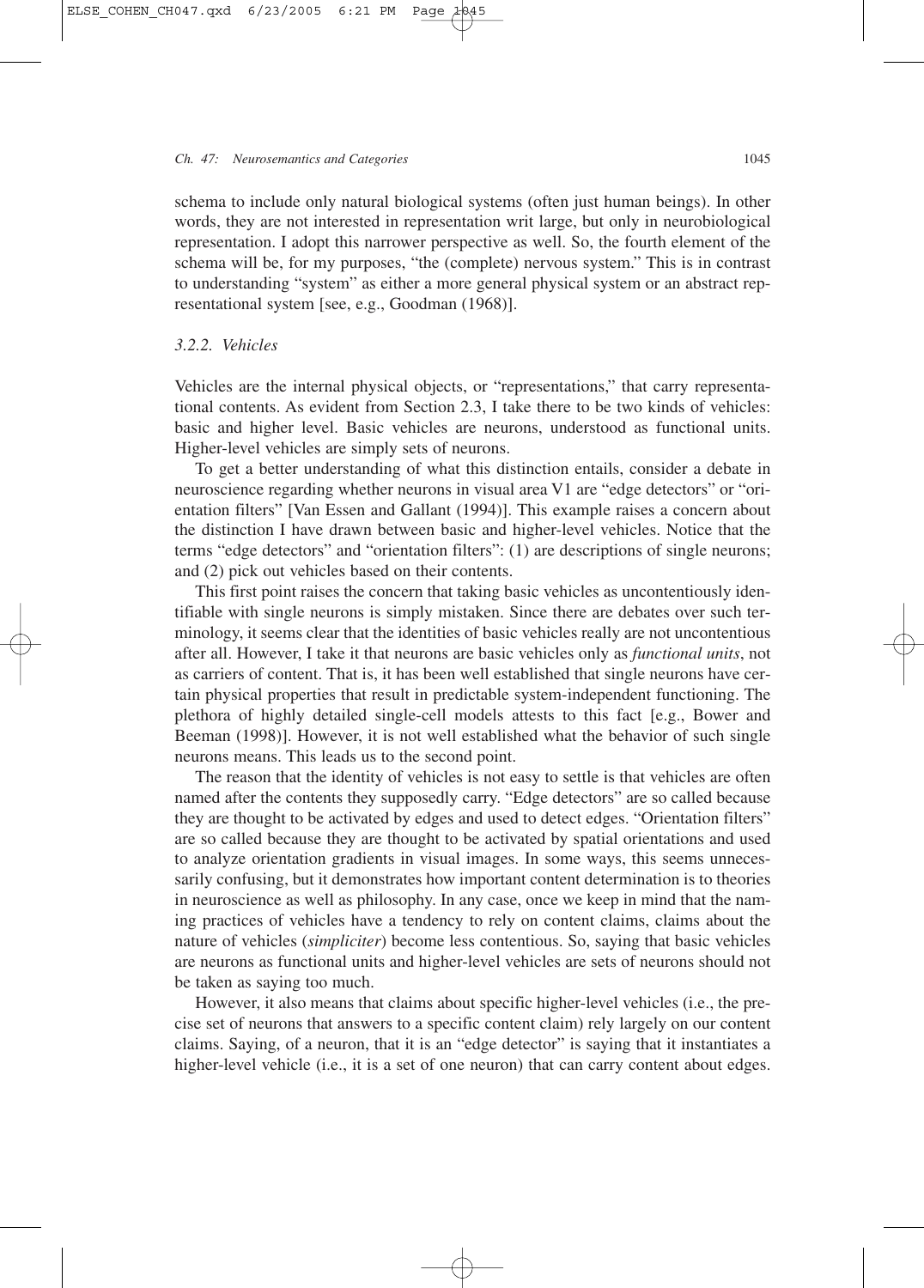To adjudicate this claim, we need to know what it is for a vehicle to carry content (as well as how well this claim fits into an overall theory of neural processing). Before discussing content, however, let me address referents.

## *3.2.3. Referents*

Referents are the external objects that representations assign properties to. One traditional way of determining the "reference" (a closely related, but distinct notion) of a representation is to rely on causes. However, as Dretske (1981, pp. 26–33) rightly notes, a theory of cause does not tell you which causes are important for representational content – which, in this case, means which causes are referents.

So the relevant causes need to be somehow "specially" related to the vehicles that are carrying content about them. That is, vehicles carry contents about things that they are, in some sense, good at carrying information about. So I need to say both what this special relation is, and what causes are, in order to determine what will count as the referent of a vehicle.

Of course, discussions of the nature of cause can be lengthy enough in themselves. Here I simply adopt David Fair's (1979) approach, which identifies token causes with **AQ2** the transfer of energy momentum ("energy" from now on)<sup>6</sup>. For example, gas tanks cause gas gauges to register gas levels because there is a transfer of energy between gas tank levels and gas gauges.

More specific to semantic theories is the question of the "specialness" of the relation between the referents and the vehicles. Notably, both the referents, *r,* and the vehicles, *v,* can be measured in their own relevant units (i.e., the decoded alphabet and encoded alphabet, respectively). Many aspects of the relation between two such measurable quantities is determined by their joint probability distribution,  $p(r, v)$ . This distribution can be used to determine to what degree the quantities are statistically dependent. If two quantities are dependent, then there is some relation or other between changes in one and changes in the other. A good way to quantify the degree of statistical dependence is to rely on a measure called "mutual information." As a result, I use the two terms interchangeably7 .

In fact, I think that mutual information is precisely the quantity we need to underwrite referent (and content) claims. Specifically, let me propose a preliminary version of the "statistical dependence hypothesis:"

The referent of a vehicle is the set of causes that has the highest statistical dependence with the vehicle under all stimulus conditions.

This hypothesis makes two important assertions: (1) the highest statistical dependency picks out referents; and (2) referents are *causes*, i.e., they have an energy transfer

<sup>6</sup> Similar theories are suggested by Aronson (1971), Castaneda (1984), and Strawson (1987).

 $7$  A different, but related, semantic theory that employs mutual information measures can be found in Usher (2001).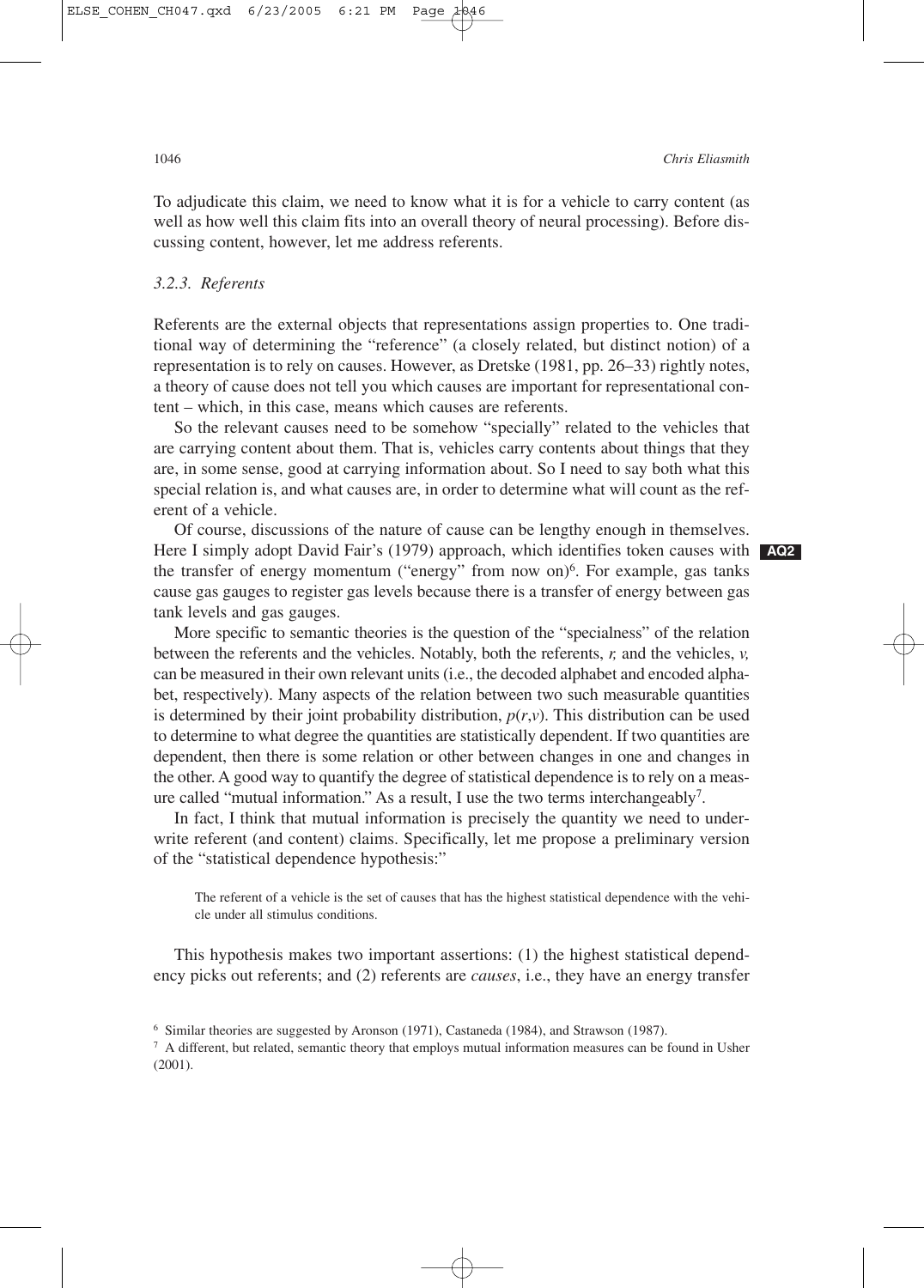with the relevant vehicles. Cause plays a central role here as it rules out "accidental" statistical dependencies (e.g., the clock on the Peace Tower striking 12 and my going to lunch in Montreal). In general, statistical dependencies are too weak to properly underwrite a theory of content on their own.

Despite incorporating causes, this preliminary version of the hypothesis is still inadequate. In particular, it results in a kind of solipsism. This is because the highest dependency of any given vehicle is probably with another vehicle that transfers energy to it, not with something in the external world.

Fortunately, this is a rather artificial problem. Theories of representation are precisely theories that describe the relation between a representational system and what it represents. As a result, my previous identification of the system can be invoked here to limit the application of the statistical dependence hypothesis. That is, we only apply such a referent-determining rule external to the system. This results in a modified, and final, version of the statistical dependence hypothesis:

The referent of a vehicle is the set of causes that has the highest statistical dependence with the neural responses under all stimulus conditions and does not fall under the computational description.

The computational description here refers to the account of neural functioning provided by the theory of neural representation and computation discussed earlier. This description is adequate for only the behavior of neurons; that is, the components of the system.

A remaining concern with this formulation of the statistical dependence hypothesis pertains to the concept of "stimulus conditions." There are a number of options for dealing with stimulus conditions, but let me just consider one here: appeal to other scientific theories to individuate stimulus conditions. Thus, stimulus conditions change if any physical variable relating the referent and the representation changes. Such variables include things like distance, illumination, relative velocity, etc. However, this definition makes it difficult to distinguish incremental changes in these more intuitive stimulus condition variables from incremental changes in variables that specify the physical properties of the referent itself. This is not a problem for the theory I have presented, although it may be a problem for determining what the referent is (i.e., in answering the question "is it a dog or a cat?"). Some such "stimulus conditions" would be difficult to realize because we cannot construct "dogcats." That is, we cannot "morph" dogs into cats in the real world. This may limit our ability to systematically examine "all possible" stimulus conditions. Although this may initially seem problematic, the real-world development of an animal's conceptual categories would also be so limited – so it may not be a hindrance after all.

## *3.2.4. Content*

Recall that I take content to be the properties ascribed to a referent by a vehicle. Recall as well that the theory of neural representation outlined earlier can be expected to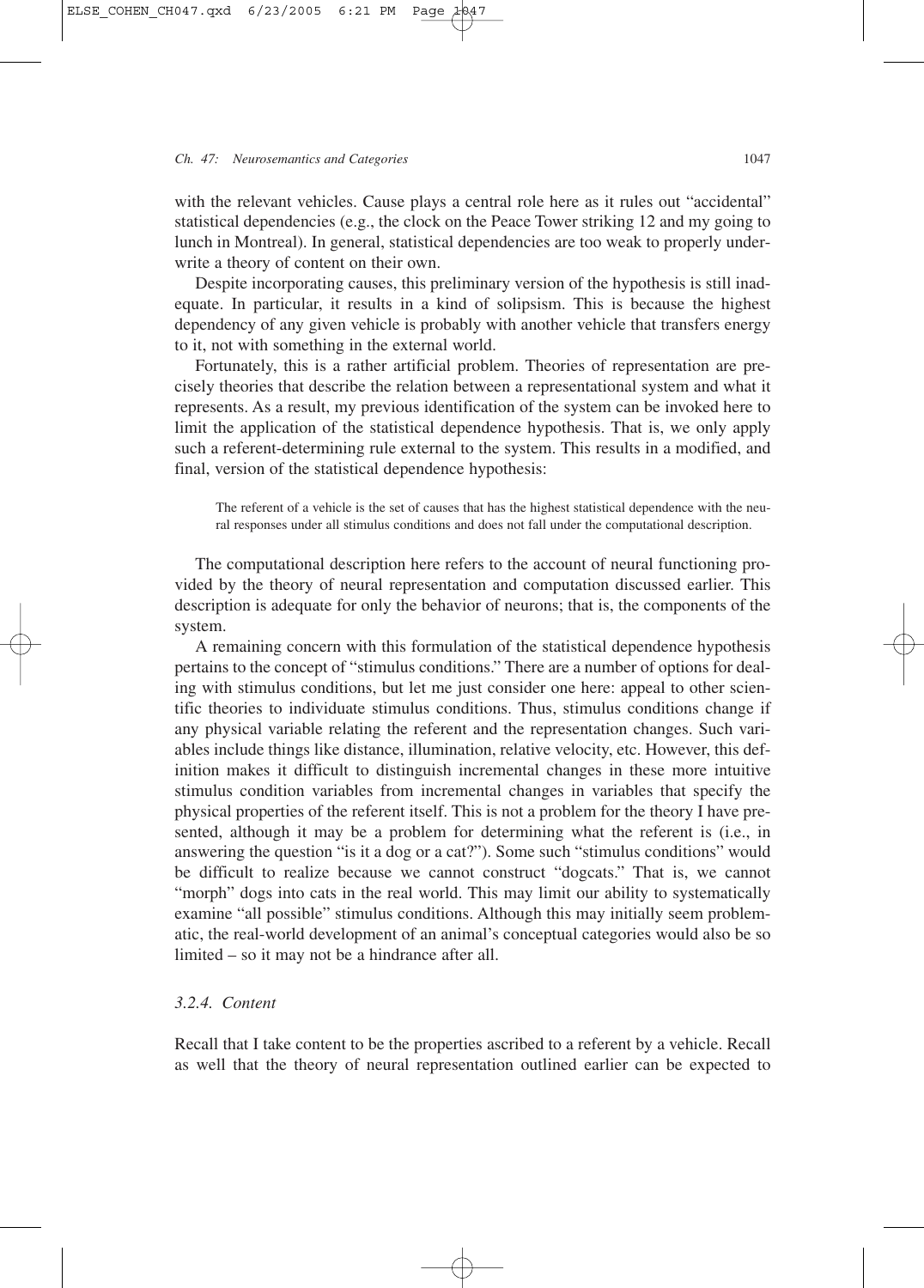play a central role in content determination. However, as discussed, it does not by itself tell us how to make content ascriptions. This is because it is strictly a theoretical or computational description of the functioning of neural systems. In order to inform the theory of content, this computational description needs to be related to a semantic one.

Recall that a neural representation is defined by identifying an encoding and decoding process. Previously, I mentioned that there are methods for finding the representational decoder that allow very good reproduction of the encoded signal. In other words, the decoder tells us how to relate the neural signal to the encoded signal, which means it tells us what properties of the encoded signal are "saved" by the neural signal. This in turn tells us which properties are ascribed to a referent by neural activity.

So content is determined by the decoders. But how are the decoders determined? Simply put, they are found by minimizing the difference (an "error" or "energy") between the signals being represented and the decoded neural activities over all represented input signals. This tells us that the decoders depend on the relation between two things: (1) the signals to be represented,  $s$ ; and (2) the neural activities, or response,  $r$ . The response,  $r$ , is the activity of a vehicle, and the signals,  $s$ , are the referent<sup>8</sup>.

In effect, then, the decoders describe a rule that determines what properties the current neural activities in a population of neurons ascribe to the current referent of the population. That rule is determined by examining the statistical dependence the vehicle has with a referent over all stimulus conditions.

This description of content highlights an important distinction between two kinds of content, what I will call "occurrent" content and "conceptual" content. The former applies to current neural activity and the current referent, under the current stimulus conditions. The latter applies to the determination of the decoders, over all stimulus conditions. Noticing this difference makes it clear that the statistical dependence hypothesis is applicable for the determination of conceptual content. To extend this application to occurrent content, let me suggest the following corollary:

The occurrent referent of a vehicle is the set of causes that has the highest statistical dependence with the neural responses under the stimulus conditions in which it occurs.

Thus, the process of content determination stays the same, but referent determination varies across these two kinds of content. I will revisit this distinction in more detail in my account of misrepresentation. For now, it merely needs to be clear that the statistical dependence that holds over all stimulus conditions can be quite different from that that holds under a particular subset of those stimulus conditions. According to this theory, such a difference in statistical dependence results in a difference in referent. The properties ascribed (i.e., occurrent content) to such a referent by neural activity are determined by the decoders, which are themselves determined by property ascriptions under all stimulus conditions (conceptual content).

<sup>8</sup> A technical discussion of how these are combined can be found in Eliasmith and Anderson (2003).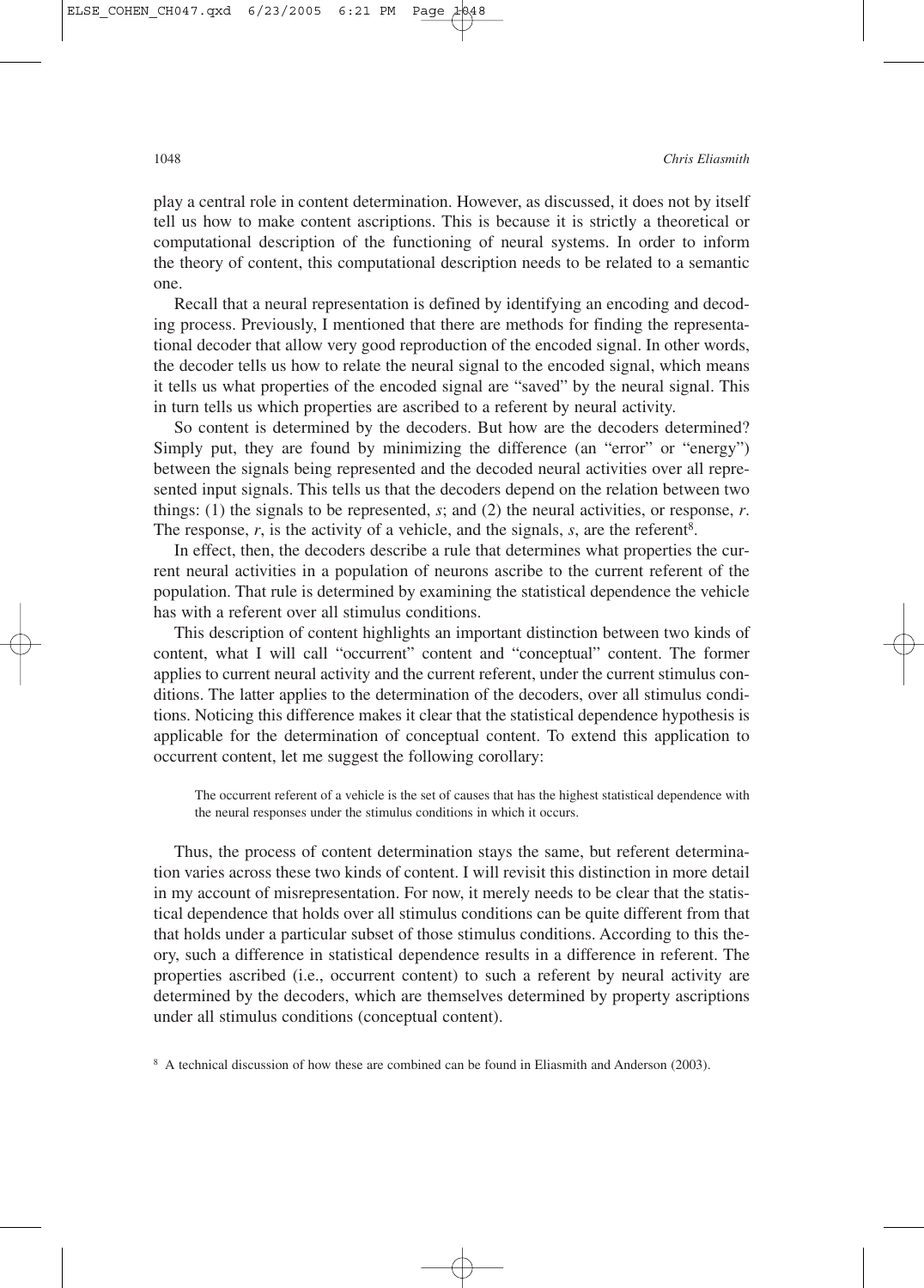#### *3.3. Discussion*

Because statistical dependence plays such an important role in this theory, it is worthwhile discussing it in more detail. Adopting statistical dependence as a means of referent determination has a number of beneficial consequences. First, statistical dependence comes in degrees. The highest dependence of one vehicle with its referent may be higher than the highest dependence of another vehicle with its referent. The strength of the dependence maps nicely onto the precision of the representation in question. If, for example, the occurrent dependence of my representation of a dog's position with the dog's actual position is nearly perfect (which means any changes in my relation to the dog are reflected in changes in the contents of my vehicle), we know that my representation is precise.

A second benefit of using statistical dependence is that it can help minimize our reliance on intuitions about what is represented by cognitive systems. In other words, it provides a means of systematically examining the features of the environment on which the vehicle is statistically dependent; we will be in a position to discover, not stipulate, what the referent of the vehicle is. In other words, it helps relieve us of our linguistic bias, which has informed most past theories of categorization.

If we have a set of neurons that we believe to be a vehicle, we can explicitly construct the joint probability histogram between those neurons and features of the environment and thus discover the referent of that vehicle. In other words, we can test our hypotheses about possible vehicles. If we suppose that a certain set of neurons acts as a "dog" vehicle, we can test that hypothesis by seeing how statistically dependent the vehicle and referent are. If they have no dependencies, or have better dependencies with other vehicles or referents, our hypothesis about the nature of the vehicle will change. The converse may occur as well: what we take to be good referents will help us determine vehicles. These methodologies are complementary and serve to give us a good idea of what vehicles and referents there are. What is most important is that this theory allows us to make *discoveries*; no doubt we will be surprised by some of the things biological systems depend on for representing the environment.

The last consequence of adopting statistical dependence I will discuss is a subtler one. Because referents are related to higher-level vehicles by statistical dependencies, our identification of referents and of higher-level vehicles is mutually dependent. Furthermore, referents help determine contents, so contents depend on referents as well. Therefore, content depends on properties of vehicles. This should not be too surprising. If you know all there is to know about a vehicle, you will know its possible content. This is not to say that the vehicles we discover will *determine* content; rather, they will *constrain* possible content. Psychophysics, for example, tells us that there are certain dynamic ranges over which our retinal cells can encode brightness. Outside of those ranges, differences in intensity are indistinguishable; that is a fact about physiology. If the vehicles cannot carry such differences in intensity, then those differences cannot be used by the system to react to the environment; consequently, those vehicles cannot carry content about those differences.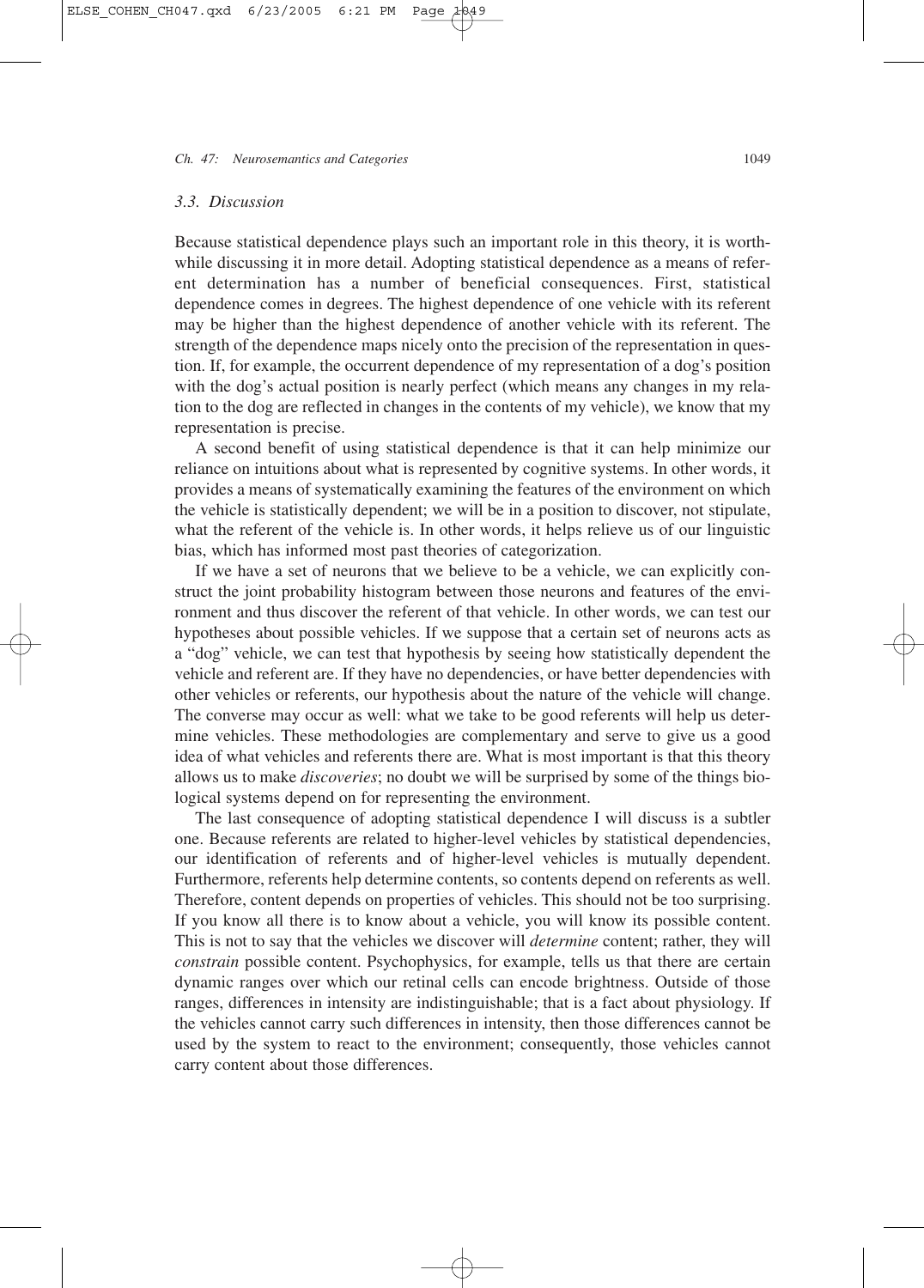What this means, then, is that vehicles and contents are not independent. In a more traditional turn of phrase: syntax and semantics are not independent<sup>9</sup>. The stuff that carries meaning (syntax/vehicles) also helps to determine meaning (semantics/content). As powerful as natural languages are, they are stuck with certain vehicles. There are contents that these vehicles carry well and there are contents they do not carry well. A fixation on language for understanding categorization is likely to bias our consideration of possible categories, potentially blocking the route to a successful theory.

## **4. Misrepresentation**

Dretske (1995) notes that the problem of misrepresentation is above all the problem of explaining how we assign the wrong properties to an object [Dretske (1994) p. 472, (1995)]. This is the same as what Fodor (1987) calls the "disjunction problem." It is the problem of explaining how a representation can assign a specific set of properties to a referent even though the representation can be caused by a disjunction of referents that do not all have those properties. For example, according to a naive causal theory if my "dog" vehicle is caused by a cat under some circumstances, that should mean that the vehicle is actually a "dog or cat" vehicle (since it can be caused by either). So the problem is how do I explain ascribing the property "dog" to a cat in certain cases (rather than just tokening a disjunctive vehicle)? How, in other words, can I explain when my categorizing a cat as a dog is a *mistake*. In this section, I address this problem and show how the theory I have presented can avoid it.

Philosophers tend to presume that cases of representing fall into one of two categories: right or wrong. This, it seems to me, is a mistake. Dretske (1994 p. 472), for example, defines misrepresentation as saying of something that does not have a given property, that it has that property; for example, saying that a black dog is brown. In other words, misrepresentation is representing one thing (a black dog) as another (a brown dog). Unfortunately, under a strict application of this definition, it is not clear that we ever get anything right – that we *ever* represent.

Consider my representing a black dog standing in front of me. Suppose that after 3 min the dog is removed from my sight. I would then be able to answer all sorts of questions about its shape, size, length, etc., based solely on my representation of the dog. However, each of my answers would be inaccurate in some way. Consider the line of questioning: What color was the dog? Answer: Black. Dark or light black? Answer: Dark black. This color (showing a color swatch)? Or this color (another swatch)? etc. There is little doubt that I would eventually answer incorrectly. Does that mean that I am attributing to this dog a property it does not have (i.e., a certain shade of black)? Yes, it does. Does it mean that we should say I am misrepresenting the dog? According to

<sup>9</sup> For arguments concerning the benefit of blurring the distinctions between vehicles and contents, see, e.g., Langacker (1987) and Mohana and Wee (1999). See Eliasmith and Thagard (2001) for an example of how blurring the distinction may help explain the nature of high-level cognitive processes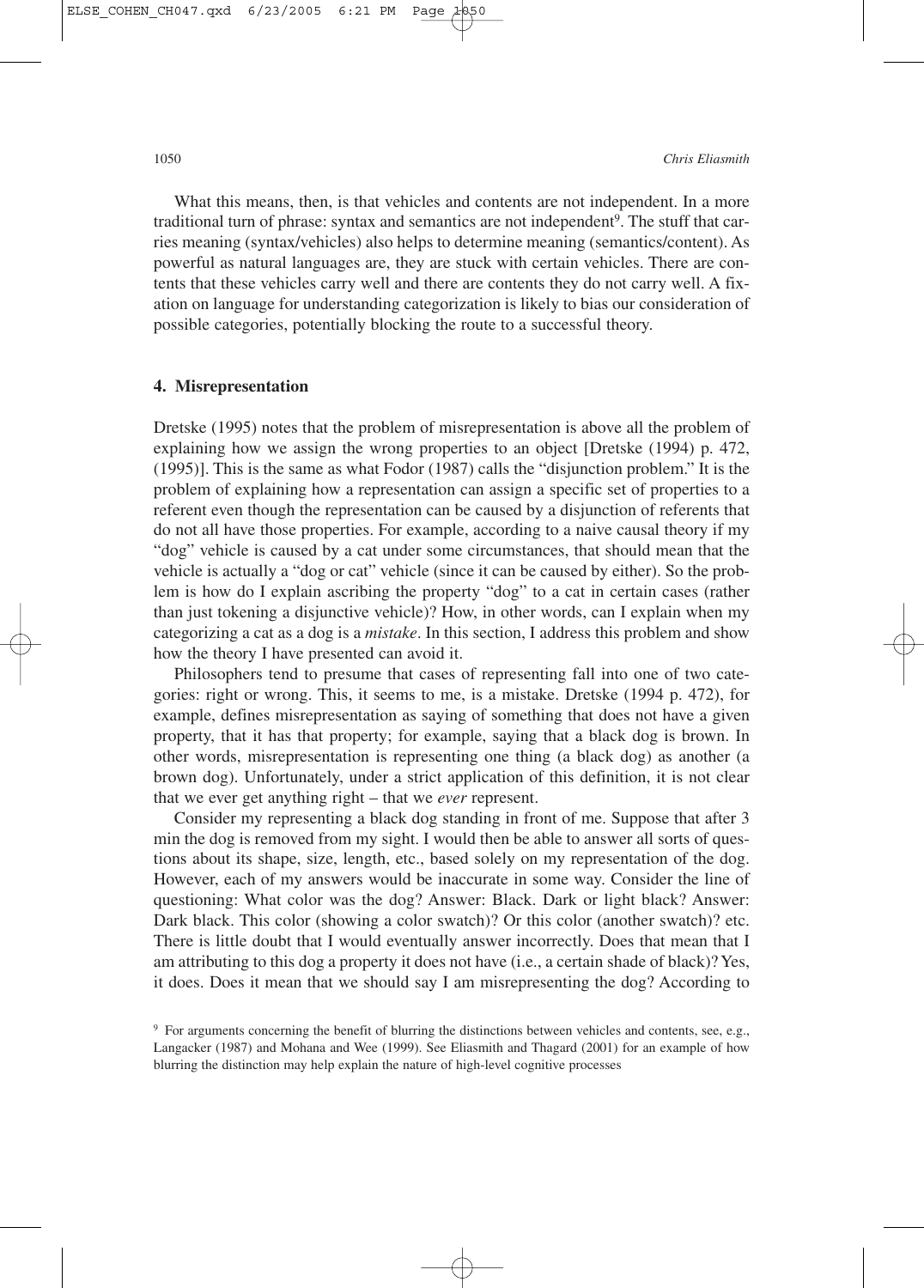ELSE\_COHEN\_CH047.qxd 6/23/2005 6:21 PM Page 1051

Dretske's definition it does, but I think that such an answer is overly hasty. In order to say why, consider some elementary distinctions in measurement theory.

Measurements are said to be *accurate* if they are near the right value. If I measure darkness and get the right answer, I have made an accurate measurement. Measurements are said to be *precise* if they are reproducible. If I measure the darkness of a color swatch over and over again, and get the same answer every time, I am making precise measurements of darkness. If my measurements are precise and accurate, they are said to be *exact*. Notably, precision is a property of a set of measurements, while accuracy is a property of a single measurement. But we can define the accuracy of a *set* of measurements as the *average* nearness to the right value. In statistical terms, precision is measured by the variance of a set of measurements, while accuracy is the difference between the average measurement and the correct answer.

What the line of questioning above is doing, is probing the representer with increasing degrees of precision. Although the representer may be perfectly accurate at one degree of precision (black versus white) the representer may be inaccurate at another (one color swatch versus another). Neural representations have a limited degree of precision; only about three bits of information are transmitted per spike [Rieke et al. (1997)]. So we should not be surprised that we will *eventually* misascribe properties; it is not possible to be consistently accurate to a degree of precision greater than our "measuring device" can provide.

What is important here is that representations are best characterized as "better" or "worse," not "right" or "wrong." "Better" means high accuracy with high degrees of precision. "Worse" means low accuracy with low degrees of precision. We may want to make "right" and "wrong" claims at a given level of precision, but in doing so we would have to make an argument as to why being below some standard of accuracy at a given precision is a good criterion for making this distinction. Dretske's definition clearly does nothing of the sort. Using the term "misrepresentation" to divide representations into two groups obscures important subtleties of representation. We will have a more general understanding of misrepresentation (i.e., one that does not depend on choosing particular standards and can account for degrees of deviation from any given standard), if we accept that representations come in degrees, i.e., that they lie on a continuum from good to bad.

The preceding discussion lays the groundwork for addressing Fodor's disjunction problem head on. The challenge of the disjunction problem, then, is to explain how my representation of something (a cat) could mean to me that it had some property (the property of being a dog) even though it was caused by something that I would say did not have that property (a cat). The solution is that we can explain this case of misrepresentation by a careful application of the statistical dependence hypothesis. More specifically, we can notice that the hypothesis and its corollary give different answers. In particular, under all stimulus conditions, this vehicle has the highest statistical dependency with dogs even though, under this condition, this vehicle has the highest dependency with a cat.

But, does this really solve the *disjunction* problem? Will it not be the case that the highest statistical dependency holds between dogs-or-this-cat under all stimulus conditions?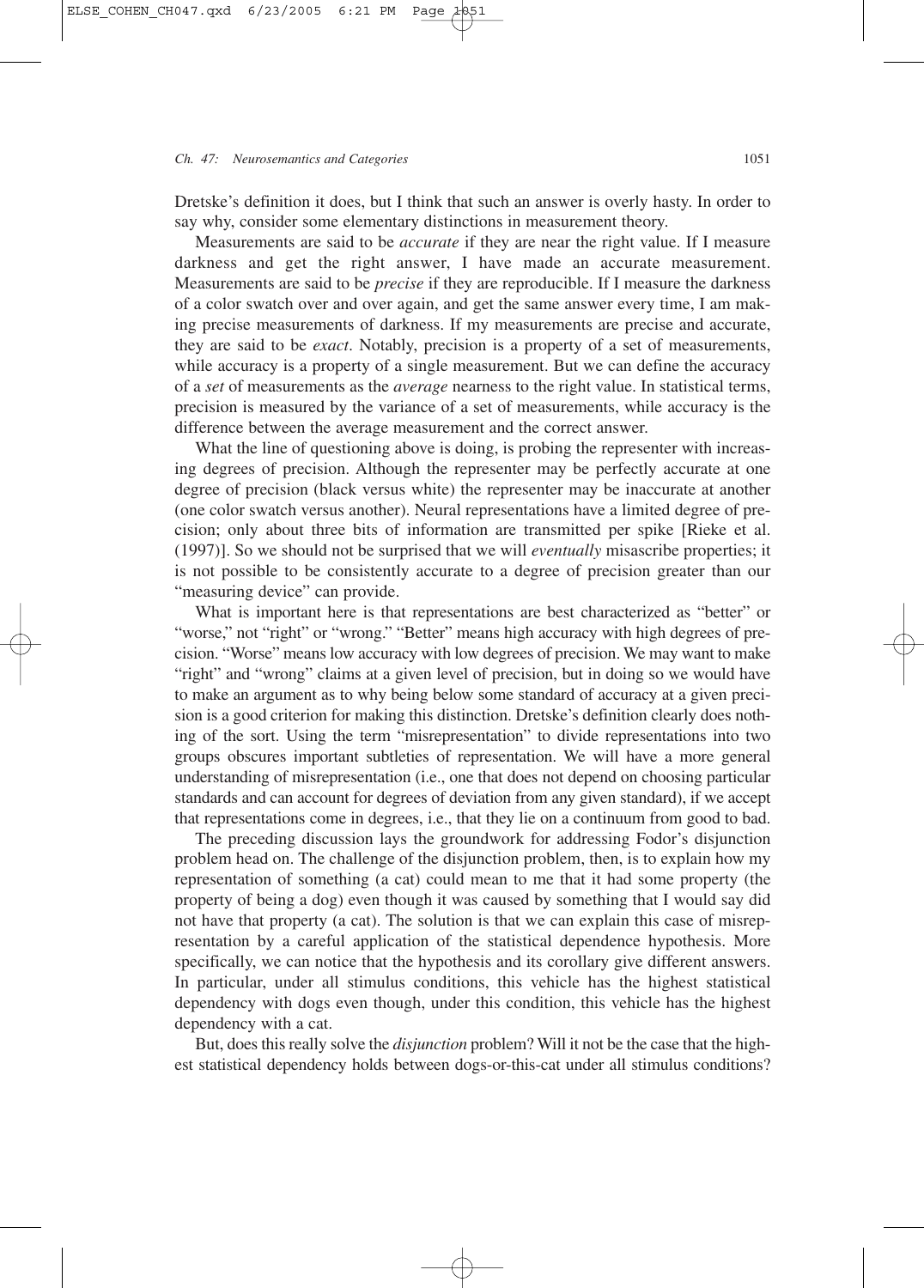In fact, no. This cat under *all* stimulus conditions will not have a high statistical dependency with my "dog" vehicle; it will have the highest dependency with my "cat" vehicle. It is only under *this* stimulus condition that it has a high statistical dependency with my "dog" vehicle. In other words, because there is another vehicle (the "cat" vehicle) that has a higher dependency with this referent under all stimulus conditions, it cannot be this vehicle (the "dog" vehicle) that has this cat as its referent. Note also that this solution is possible because the notion of representation/misrepresentation is a graded one.

We can introduce a further variant in order to try to preserve the disjunction problem. That is, perhaps the problem is that my vehicle has the highest statistical dependence with dogs-or-this-cat-under-these-conditions. Luckily, this disjunction can be ruled out because it includes a specification of stimulus conditions. We cannot find a dependence between a vehicle and something-under-a-stimulus-condition under all stimulus conditions since most of the stimulus conditions are ruled out by such a characterization. It would be self-contradictory to try and determine such a dependency. Thus, I take it that the account I have given of content determination can satisfactorily account for misrepresentation.

## **5. Conclusion**

The theory of mental meaning I have presented begins with considerations of representation in neural systems. For this reason, I have called it a theory of neurosemantics. However, because I have identified explicit relations between neural and higher-level representations, I take the theory to be applicable to the more traditional problems of psychosemantics. I have shown how the referent relation, and the statistical dependence hypothesis on which it relies, can be used to address at least one such problem, that of misrepresentation. There are, of course, many issues which I have not addressed in this paper, but I take this kind of initial success to bode well for neurosemantics in general.

Finally, the fact that I have successfully adopted a neuroscientific view of the problem of naturalizing semantics demonstrates that, indeed, the "neuron-by-neuron" account so scorned by Lycan and others may turn out to be the most fruitful one. The irony that trying to understand categorization often requires us to divest ourselves of our own cherished categories can best be embraced by the adoption of quantitative tools applied to characterizations of the system we are trying to understand. At the moment, neuroscience (combined with engineering), more than linguistics, philosophy, or psychology, provides the kinds of descriptions of cognitive systems that can inform such a characterization. Getting to the heart of categorization is a matter of properly understanding the biological implementation of cognitive systems: once again, the devil is in the details.

#### **References**

Abbott, L.F. (1994), "Decoding neuronal firing and modelling neural networks", Quarterly Review of Biophysics 27:291–331.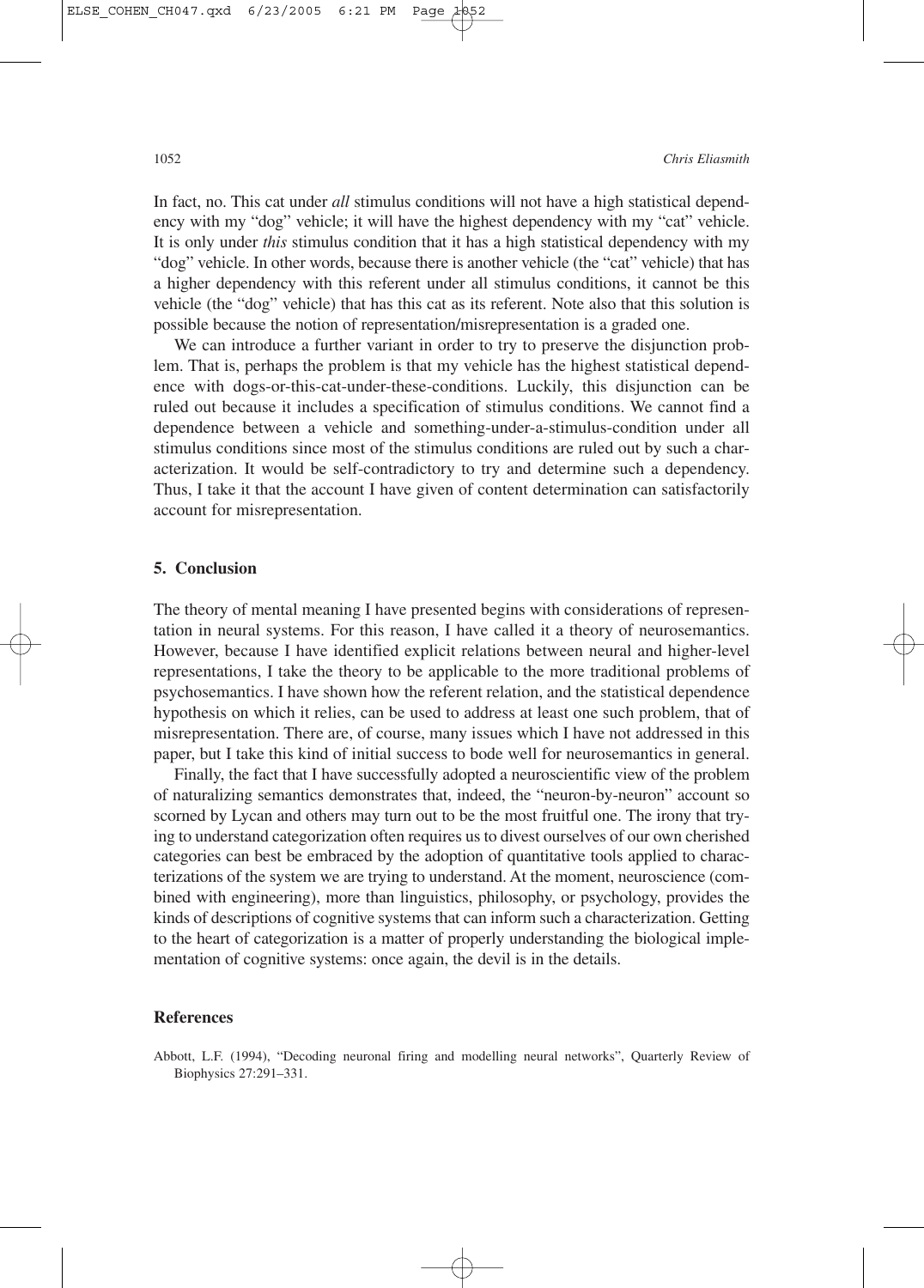- Andersen, R.A., G.K. Essick and R.M. Siegel (1985), "The encoding of spatial location by posterior parietal neurons", Science 230:456–458.
- Aronson, J. (1971), "The legacy of Hume's analysis of causation", Studies in the History and Philosophy of Science 7:135–136.
- Bechtel, W., and R.C. Richardson (1993), Discovering Complexity: Decomposition and Localization as Strategies in Scientific Research (Princeton University Press, Princeton, NJ).
- Bialek, W., and F. Rieke (1992), "Reliability and information transmission in spiking neurons", Trends in Neurosciences 15:428–434.
- Block, N. (1986), "Advertisement for a semantics for psychology", Midwest Studies in Philosophy 10:615–678.
- Bower, J., and D. Beeman, (1998), The Book of GENESIS: Exploring Realistic Neural Models with the GEneral NEural SImulation System (Springer, New York).

Castaneda, H. (1984), "Causes, causity, and energy", Midwest Studies in Philosophy 9:17–28.

Chomsky, N. (1986), Knowledge of Language (Praeger, New York).

- Cummins, R. (1996), Representations, Targets, and Attitudes (MIT Press, Cambridge, MA).
- Dretske, F. (1981), Knowledge and the Flow of Information (MIT Press, Cambridge, MA).
- Dretske, F. (1983), "Precis of "Knowledge and the flow of information", Behavioral and Brain Sciences 6:55–63.
- Dretske, F. (1988), Explaining Behavior (MIT Press, Cambridge, MA).
- Dretske, F. (1994), "If you can't make one, you don't know how it works", Midwest Studies in Philosophy 19:615–678.
- Dretske, F. (1995), Naturalizing the Mind (MIT Press, Cambridge, MA).

Eliasmith, C. (2000), "How neurons mean: A neurocomputational theory of representational content", Ph.D. dissertation, Washington University, St. Louis.

- Eliasmith, C. (2003), "Moving beyond metaphors: Understanding the mind for what it is", Journal of Philosophy 100:493–520.
- Eliasmith, C., and C.H. Anderson, (2003), Neural Engineering: Computation, Representation and Dynamics in Neurobiological Systems (MIT Press, Cambridge, MA).
- Eliasmith, C., and P. Thagard, (2001), "Integrating structure and meaning: A distributed model of analogical mapping", Cognitive Science 25:245–286.
- Evans, G. (1982), Varieties of Reference (Oxford University Press, New York).

Fair, D. (1979), "Causation and the flow of energy", Erkenntnis 14:219–250.

Fodor, J. (1975), The Language of Thought (Crowell, New York).

Fodor, J. (1981), Representations (MIT Press, Cambridge, MA).

Fodor, J. (1987), Psychosemantics (MIT Press, Cambridge, MA).

Fodor, J. (1998), Concepts: Where Cognitive Science went Wrong (Oxford University Press, New York).

- Garmon, L. (Producer and Director), and P. Apsell (Executive Producer) (1997), "Secret of the wild child [Television series episode]", in: Nova (Public Broadcasting Service, Boston, MA).
- Goodman, N. (1968), Languages of Art, (Hackett Publishing Company, Indianapolis, IN).
- Harman, G. (1982), "Conceptual role semantics", Notre Dame Journal of Formal Logic 23:242–256.
- Harman, G. (1987), "(Nonsolipsistic) conceptual role semantics", in: E. LePore, ed., Semantics of Natural Language (Academic Press, New York) 55–81.
- Koch, C. (1998), Biophysics of Computation: Information Processing in Single Neurons (Oxford University Press, Oxford).
- Langacker, R.W. (1987), Foundations of Cognitive Grammar (Stanford University Press, Stanford, CA).
- Loar, B. (1981), Mind and Meaning (Cambridge University Press, London).

Lycan, W. (1984), Logical Form in Natural Language (MIT Press, Cambridge, MA).

- Millikan, R. G. (1984), Language, Thought and Other Biological Categories (MIT Press, Cambridge, MA).
- Mohana, T., and L. Wee (1999), Grammatical Semantics: Evidence for Structure in Meaning (CSLI Publications, Stanford, CA).
- O'Brien, G. and J. Opie (2004), "Notes towards a structuralist theory of mental representation", in: H. Clapin, P. Staines and P. Slezak eds., Representation in Mind: New Approaches to Mental Representation (Elsevier, Amsterdam).